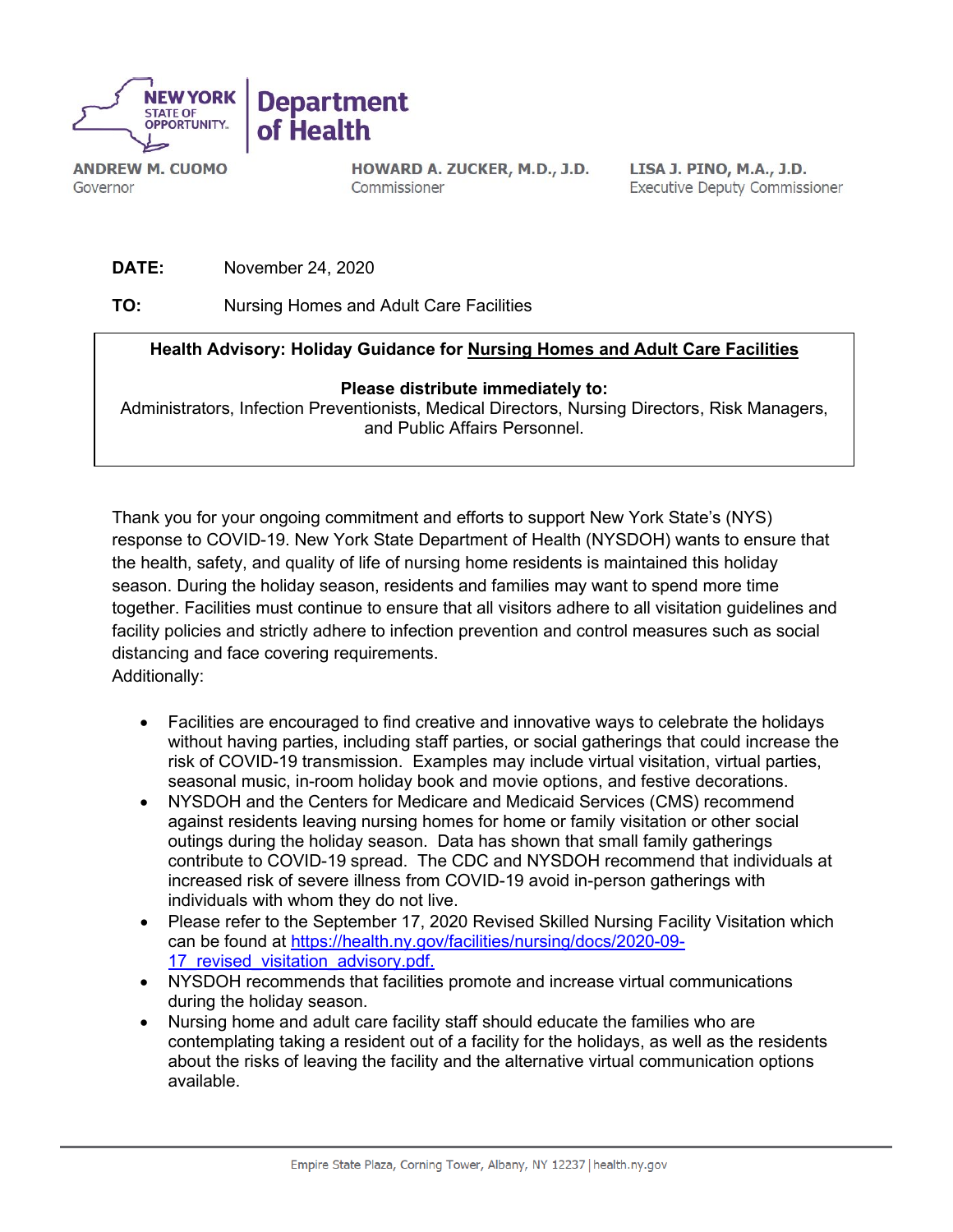- If a resident leaves for home or family visitation or for a social outing, the following requirements must be met for the resident's return to the facility for the safety of other residents and staff:
	- $\circ$  Nursing home and Adult Care Facility staff should remind residents to follow all recommended infection prevention and control measures outside the facility, including:
		- **EXECT** Limiting close contact with others (maintaining physical distancing of six feet or more), avoiding large gatherings and keeping gatherings as small as possible, and use of technology to engage with others remotely
		- Wear facemasks or cloth face covering to the extent possible
		- **Performing frequent hand hygiene**
		- Avoiding sharing of communal food or drinks
- Residents who leave a facility must:
	- o Quarantine or minimize contact to the extent safely possible prior to their return to the facility.
	- $\circ$  Be quarantined on transmission-based precautions upon return to the facility for 14 days.
	- $\circ$  Test negative immediately (within 24 hours) prior to return to the facility.
	- $\circ$  Be tested at least three times during the 14-day quarantine period at the facility, including on the first day (upon return) and the last day that a resident must be quarantined.
- Facilities must:
	- $\circ$  Develop a plan for the return of residents leaving for home or family visits for social outings. The plan should include a cohorting plan for returning residents, estimating the space, staff, and PPE available.
	- $\circ$  Notify families taking residents out of the facility that residents will not be permitted to return until they present a negative COVID-19 diagnostic test result within the preceding 24 hours.
	- o Certify as required by Executive Order 202.77, and Executive Order 202.30 that they have the ability to implement transmission-based precautions for such residents for fourteen days upon return in compliance with NYSDOH guidance and CMS directives.
	- $\circ$  Require the leaving resident and a family or friend to attest in writing that they:
		- 1) Are aware of the risks involved with taking the resident out of the facility;
		- 2) Will follow masking, social distancing, and hand hygiene practices pursuant to CDC and DOH directives;
		- 3) Will notify the facility if the resident becomes ill within one week of leaving the facility;
		- 4) Will notify the facility if anyone with whom the resident socialized tests positive for COVID-19 or influenza or exhibits symptoms of COVID-19 and influenza within 14 days of the resident's return to the facility;
		- 5) Will communicate with the facility about a return date for the resident to the facility in accordance with the facility's policy; and
		- 6) Will quarantine or minimize contact (or assist the resident to do so) to the extent safely possible prior to return to a nursing home.
	- $\circ$  Screen and increase monitoring for signs and symptoms of illness upon resident return.
	- $\circ$  Test residents for COVID-19 and influenza if the resident develops signs or symptoms of COVID-19 or influenza or if the resident had a confirmed or